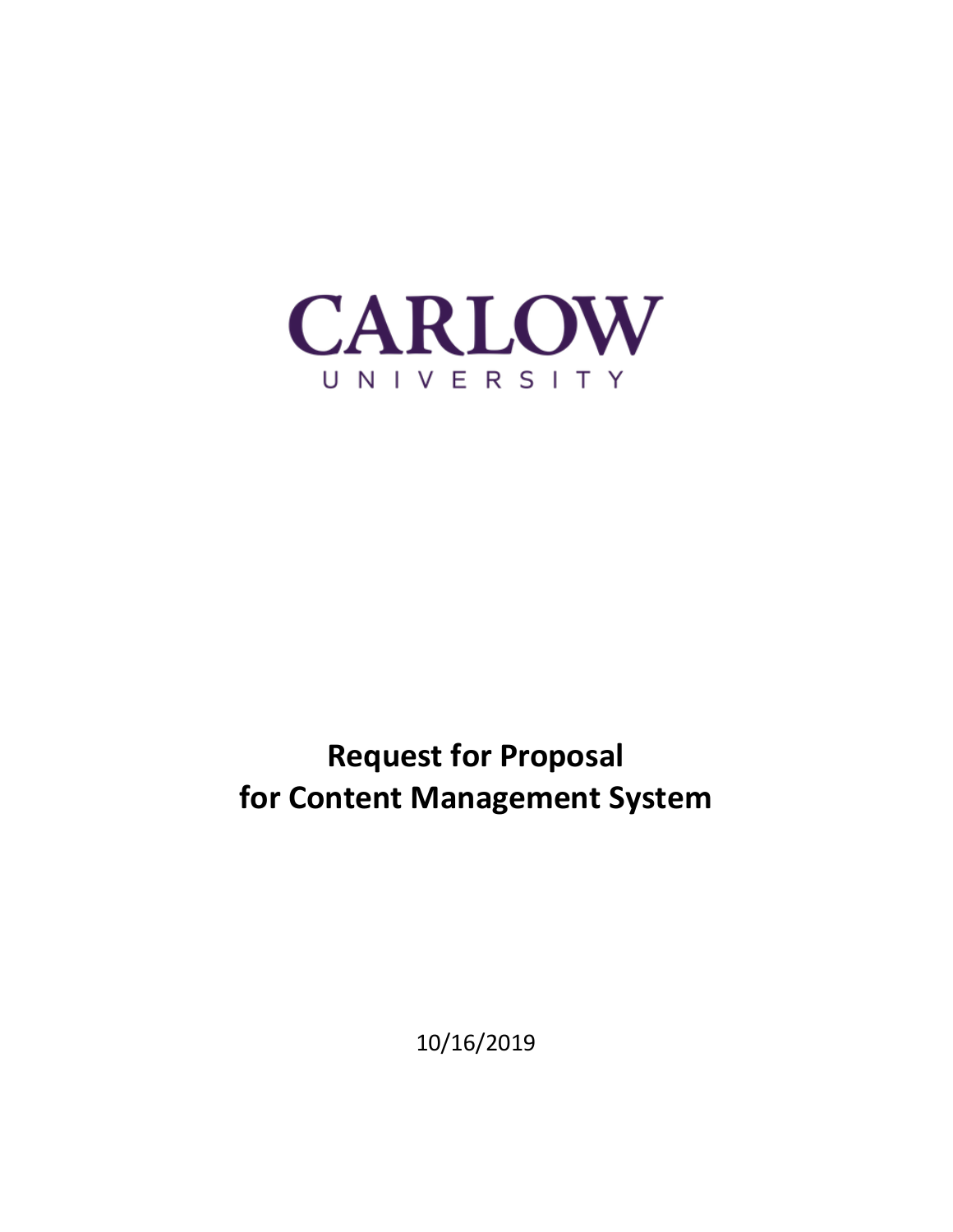# **TABLE OF CONTENTS**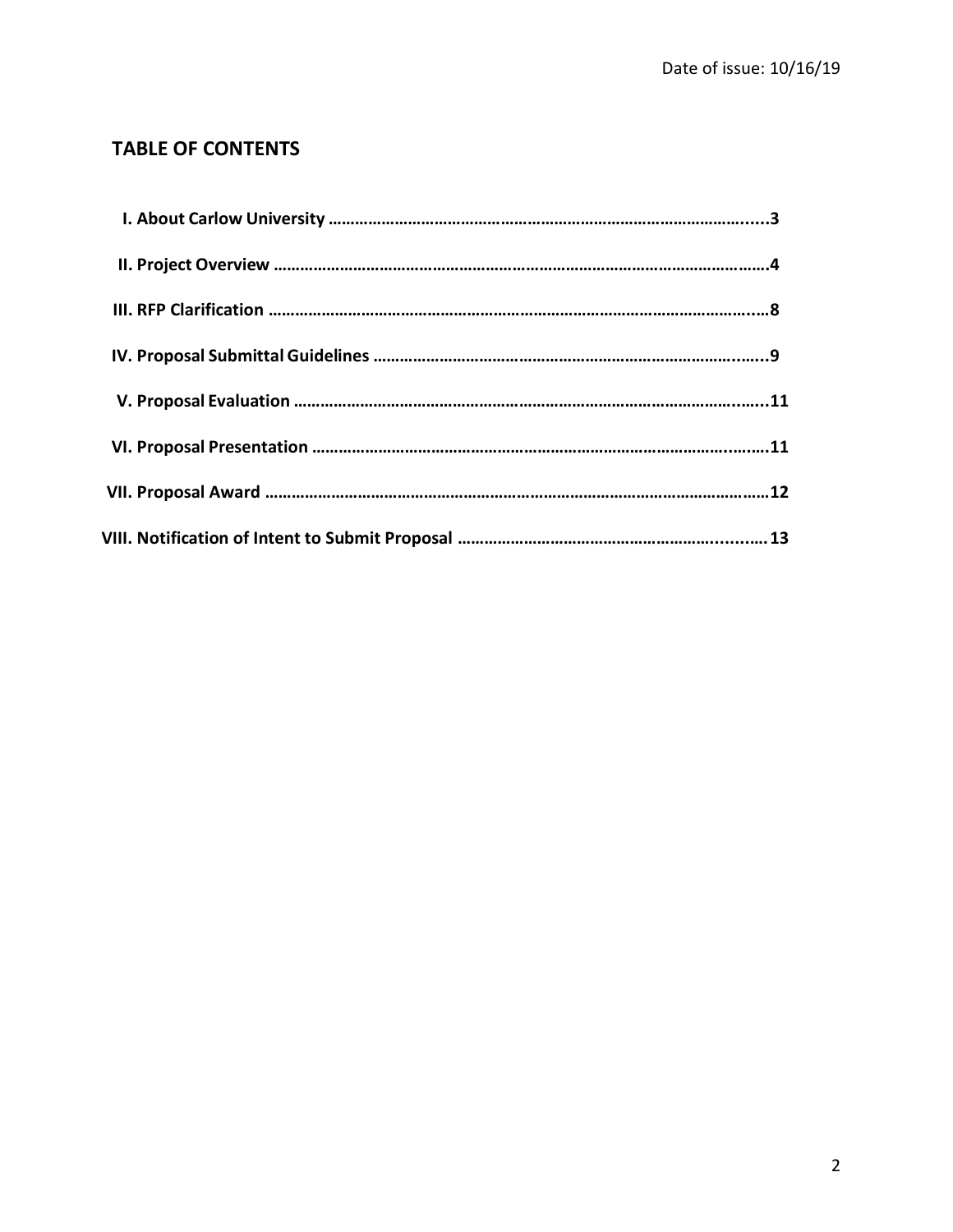## **I. About Carlow University**

#### **Mission**

Carlow University, rooted in its Catholic identity and embodying the heritage and values of the Sisters of Mercy, offers transformational educational opportunities for a diverse community of learners and empowers them to excel in their chosen work as compassionate, responsible leaders in the creation of a just and merciful world.

#### **Overview of the University**

Carlow University is a small, private, Catholic coeducational university. Founded by the Sisters of Mercy, the University has a strong commitment to social justice, academic excellence, and student success. It has more than 40 undergraduate and 35 graduate and certificate programs. Within six months of graduation, 97 percent of its graduates are employed or enrolled in an advanced degree program. Located in the heart of Pittsburgh's innovation district, it boasts a 12:1 undergraduate student-to-faculty ratio and experiential learning opportunities and internships through regional partnerships. Popular degrees include nursing, education, art, social work, and psychology. Carlow provides transformational learning experiences that empower graduates to become forwardthinking, ethical leaders who give back and make a difference in the world.

Carlow's 13 athletic teams are known as the Celtics, a reflection of the university's Irish heritage and roots.

#### **Address**

3333 Fifth Avenue Pittsburgh, PA 15213

#### **Website**

www.carlow.edu

#### **Phone**

412-578-6000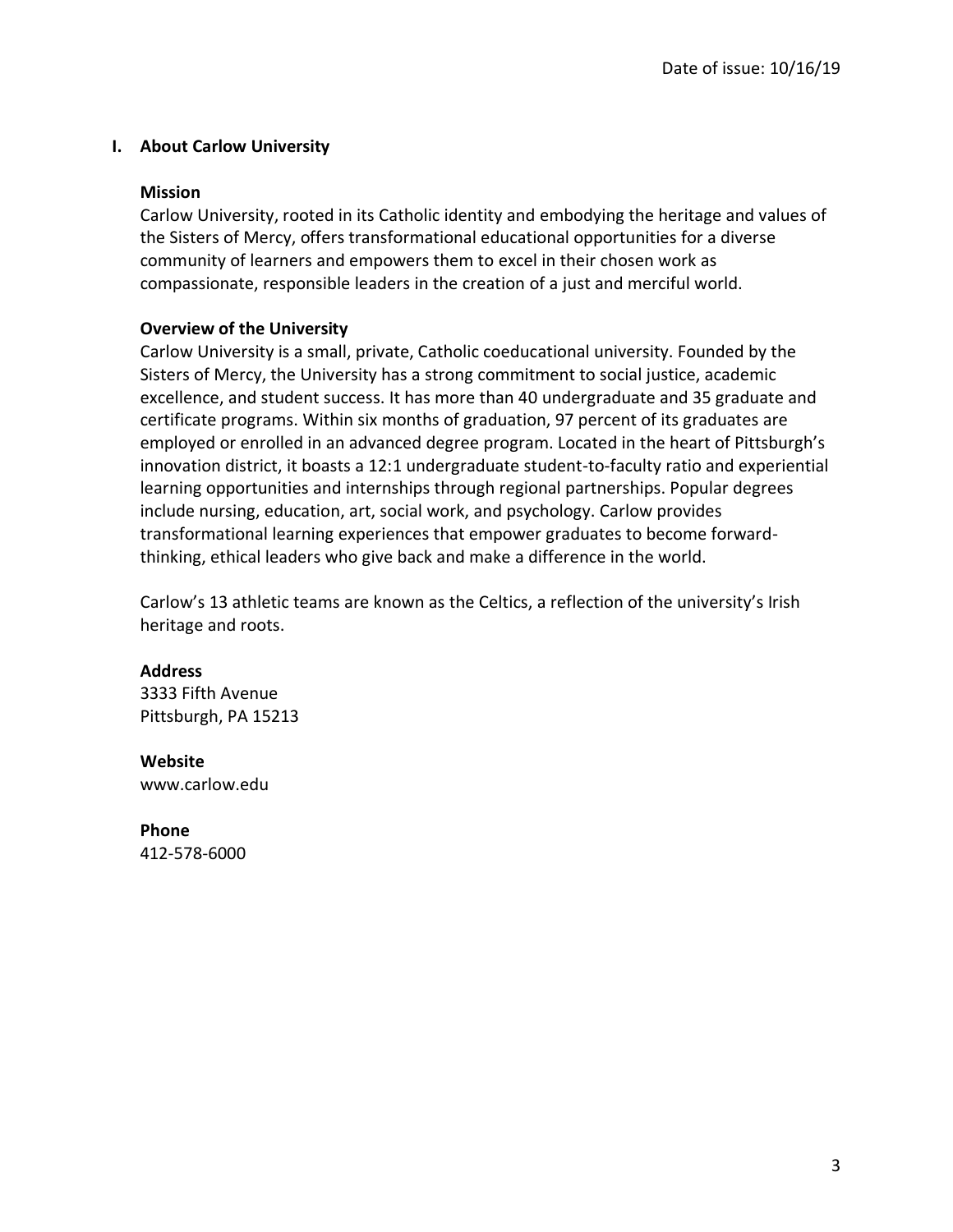## **II. Project Overview**

Carlow University is in need of a new content management system to better serve our prospective and current students, donors and partners. It is seeking a vendor with in-house resources to design and build an entirely new website.

Carlow aims to improve user experience by fielding a new site that:

- is efficiently organized with high-end search capabilities;
- contains dynamic, immersive and engaging content;
- with a modern, fresh visual presentation.

# **A. Current Website Status**

- 1. Current CMS: Ektron v8.5 CMS
	- a. Ektron, now owned by Episerver, is projected to cease updates and security patches as early as 2020.
	- b. The current website communicates through three servers: database, staging and primary in a Microsoft environment. The servers are hosted by a Pittsburgh-based firm and physically housed on their site.
	- c. Carlow works with a Pittsburgh-based backend developer who performs accessibility and compliance scans, completes updates, edits code and addresses day-to-day issues.
- 2. Website is managed by the university's marketing and communications department. It is not supported by the university's IT department.
- 3. The university has nearly 20 content contributors in the CMS with full permissions and no approval process in place.
- 4. Common content updates are:
	- a. Changes to programs and degrees
	- b. News Stories
	- c. Press Releases
	- d. Blogs
	- e. Athletic Updates
- 5. No ability to easily share content via email or social media channels
- 6. Current overall design and organization of webpages are more for web editors and faculty than user experience
- 7. Inefficient content publishing A full sync of the website is completed at 3:00 a.m. every morning. It includes all the changes and updates that were completed during the day. If there is time-sensitive information to post, a force sync must be completed. A slower, almost unusable website results for the user until the sync is complete. There are no cache or static pages.
- 8. Excessive webpage count (2,500 pages)
- 9. User interaction with website is confusing and cumbersome
	- a. Side navigations menus are unwieldly (too many and poorly organized)
	- b. Architecture requires user to engage in multiple clicks
	- c. Inconsistent program pages with non-uniform design throughout website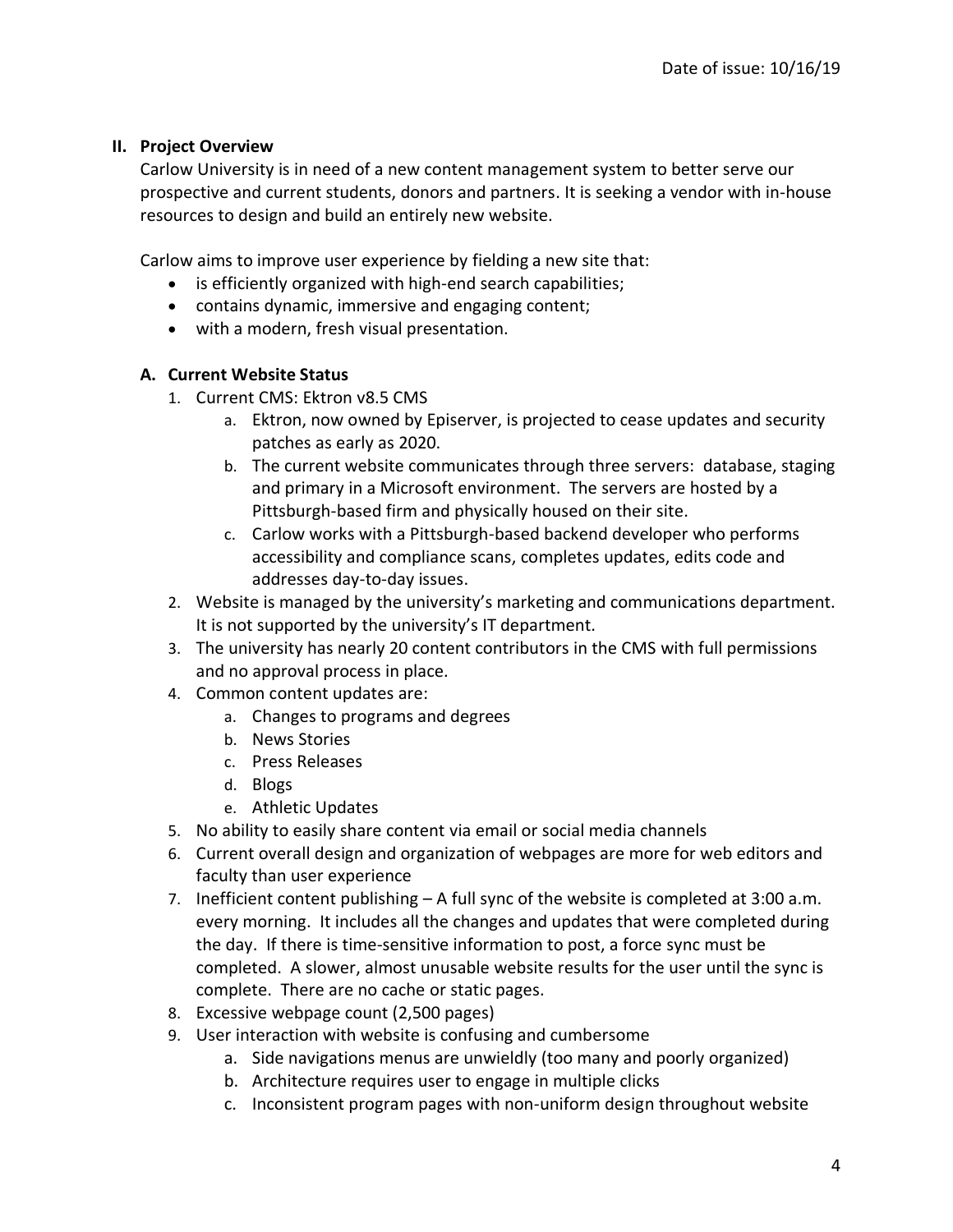- d. Page load times are slow for desktop and mobile
- 10. Absence of built-in accessibility and compliance tools
- 11. Mobile site is not fully functional
- 12. Poor code in CMS causing sitemap errors with Google
- 13. Tracking and metrics conducted through Google Analytics (September 2019)
	- a. 126,000 pageviews with 28,878 users
	- b. 2,147 users in 25-34 age group
		- 1,310 female with avg. session of 3 min. 14 sec.
		- 839 male with avg. session of 2 min. 49 sec.
	- c. 1,525 users in 18-24 age group
		- 982 females with avg. session of 3 min. 4 sec.
		- 543 males with avg. session of 2 min. 11 sec.
	- d. Top 3 cities of users: Pittsburgh, New York, Chicago

#### **B. New Website Goals**

- 1. Elevate Carlow University's perception, brand and credibility
	- a. Communicate the value and benefit of Carlow University programs and degrees
- 2. Increase Traffic
	- a. Attract prospective students and engage them in the decision-making process
	- b. Effectively optimized for SERP
- 3. Provide efficient access to web resources for current students and other key audiences such as alumni, community businesses and donors
	- a. Potential integration or scalability with Carlow systems
- 4. Clean site architecture, organized with user in mind
	- a. Less clicks
	- b. Easy access to priority pages
- 5. Efficient, secure workflow capabilities
- 6. Integrated accessibility and compliance tools
- 7. Utilization of marketing trends and expertise integrated into all aspects of the website

#### **C. New Website Design**

- 1. All design and organization of the site should put the user first
- 2. On-brand with Carlow University
	- a. Brand standards will be provided
- 3. Create an experience for the user through dynamic, immersive and engaging content
	- a. Virtual Tour
	- b. Interactive Map
	- c. Chatbot
	- d. High resolution images
	- e. Visual cues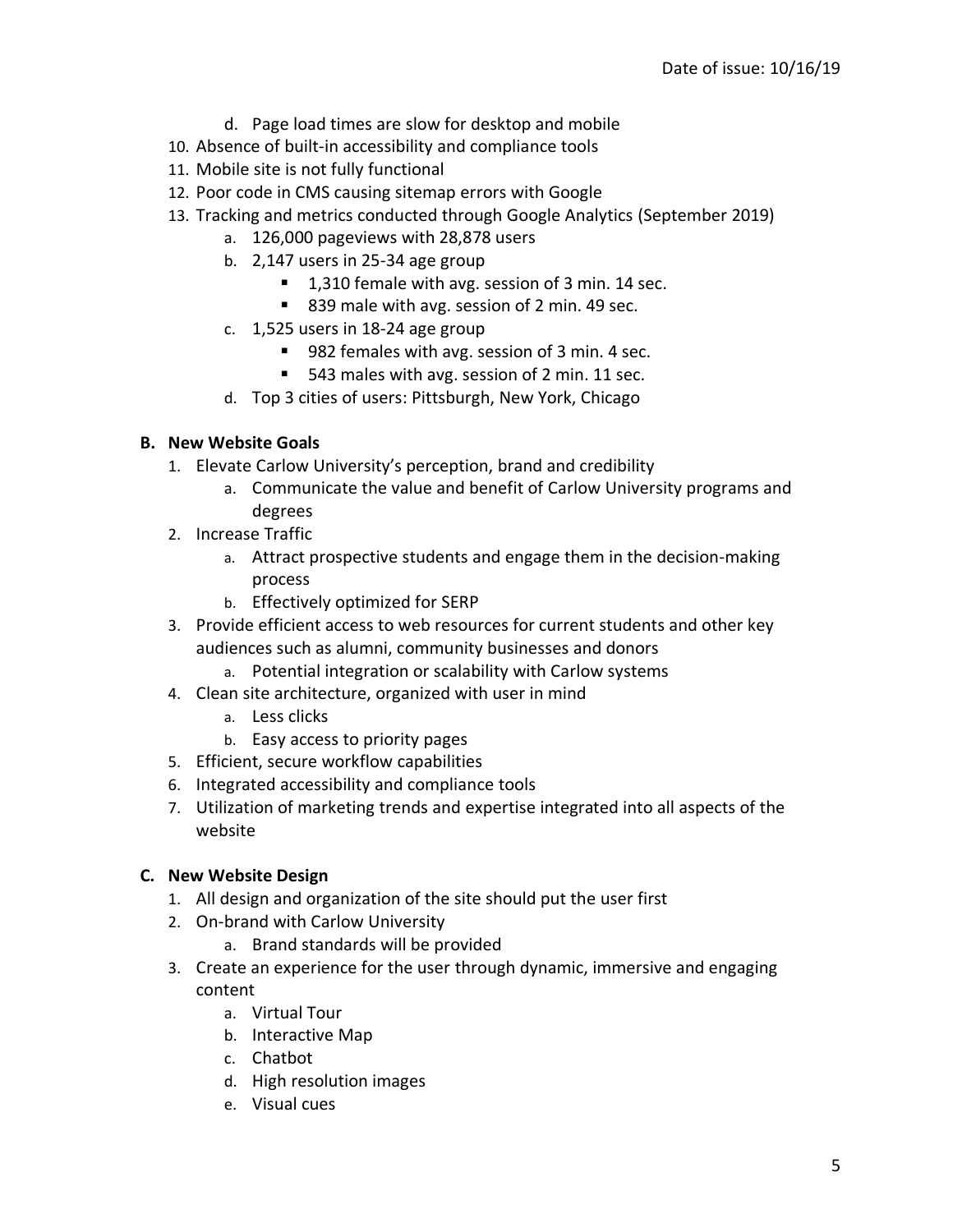- f. Videos
- g. Uniform pages with clear CTAs
- h. Icons to share easily across multiple platforms
- 4. Easily find and navigate through information
	- a. Simple and streamlined with less clicks
	- b. Thorough search capabilities
- 5. Real-time publishing capabilities
- 6. Dynamic, integrated presentation of course information and program differentiators (i.e. career listings, student clubs, certificates)
- 7. Fast load times for each page on desktop, mobile and tablet
- 8. Mobile friendly
- 9. Compatible with multiple search engines
- 10. Ability to assign roles and create secure workflows with versioning
- 11. Scalable templates

# **D. New Website Programming**

- 1. New Content Management System
	- a. Compatible with our existing enterprise server or
	- b. Ability to host on vendor's enterprise server
- 2. Potential integration with Carlow University systems

Vendor will need to complete hardware validation, software validation and installation. Carlow will need complete documentation of the install including configuration, sizing and environment.

During development and prior to launch, vendor will work with Marketing and Communications and focus groups (identified by Marketing and Communications) to fully test the site. Vendor will share an equal part of the testing tasks to include cross browser testing of page display, functionality, applications, etc. Troubleshoot and resolve any issues in testing.

Vendor will assist or support usability testing with a group of Carlow users (identified by Marketing and Communications) during and after site implementation to validate and refine the design and functionality of the site.

# **E. New Website Training**

Vendor will provide training for the web management team as identified by Carlow University. The training sessions with qualified trainers must cover all relevant functionality of the CMS. Written documentation of the training for future reference should be provided.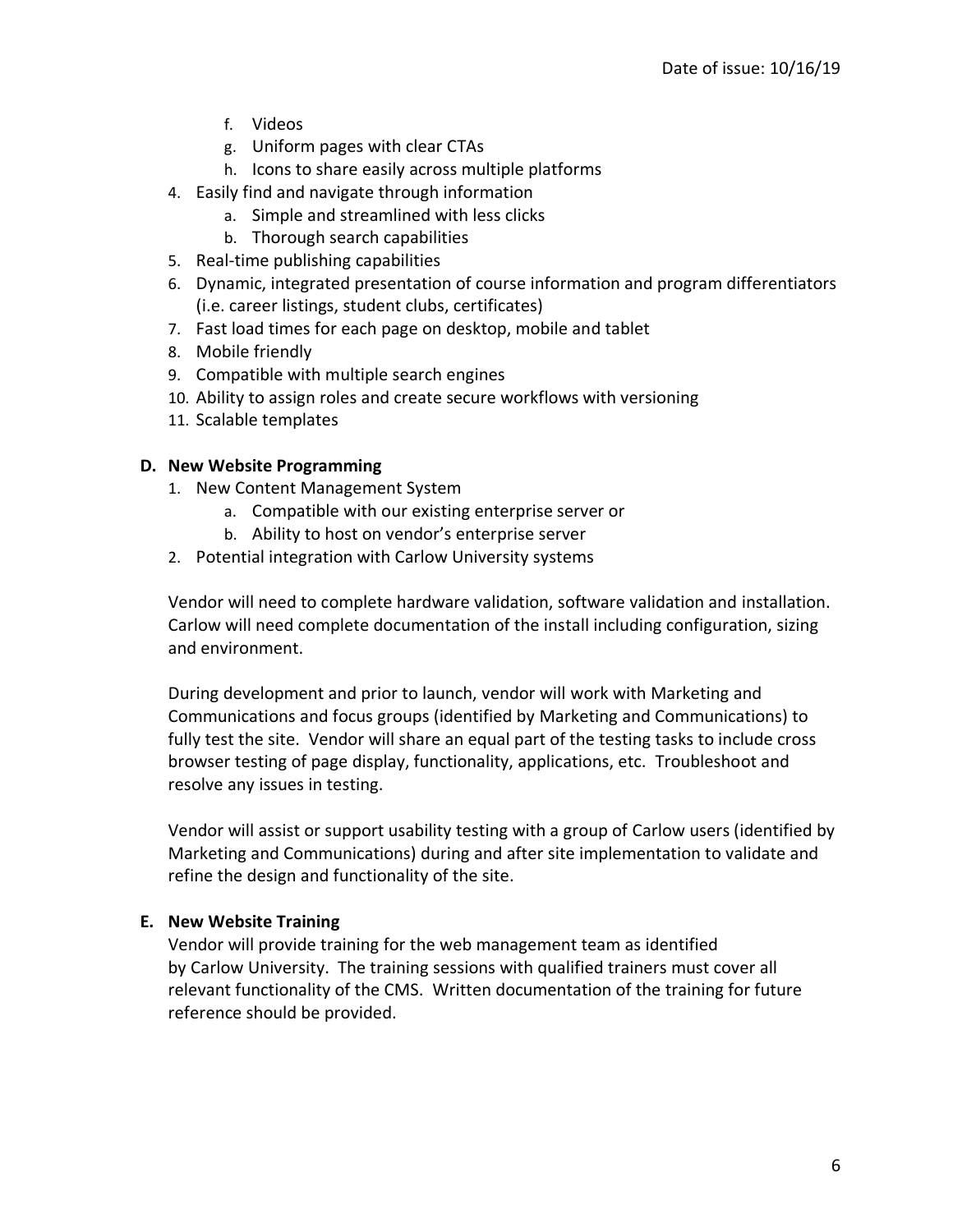# **F. Timeline**

1. Selection of vendor

| <b>Milestones</b>                       | <b>Dates</b>            |
|-----------------------------------------|-------------------------|
| Release of RFP                          | 10/16/2019              |
| RFP Responses due by 5 p.m. EST         | 11/15/2019              |
| Notification of 3 finalists             | 11/25/2019 - 12/06/2019 |
| <b>Presentation/Finalist Interviews</b> | 12/11/2019 - 12/18/2019 |
| Selection and Notification              | 01/06/2020 - 01/10/2020 |

2. Desired project completion 08/01/2020

# **G. Key Carlow University Personnel**

| <b>Name</b>          | <b>Position</b>                                   |
|----------------------|---------------------------------------------------|
| Mollie Cecere        | Vice President for Enrollment Management          |
| <b>Greg Dumont</b>   | <b>Chief Information Officer</b>                  |
| <b>Beth Fazzini</b>  | Senior Director of Marketing and Brand Management |
| <b>April Gratton</b> | Web Content Manager                               |
| <b>Heather Farah</b> | <b>Procurement Specialist</b>                     |

# **H. Budget**

\$75,000 – \$100,000

# **I. Notification of Intent to Submit Proposal**

Respondents who plan to submit a proposal must submit the Notification of Intent to Submit Proposal form to [procurement@carlow.edu](mailto:procurement@carlow.edu) (page 13) no later than Oct. 28, 2019 by 5 p.m. EST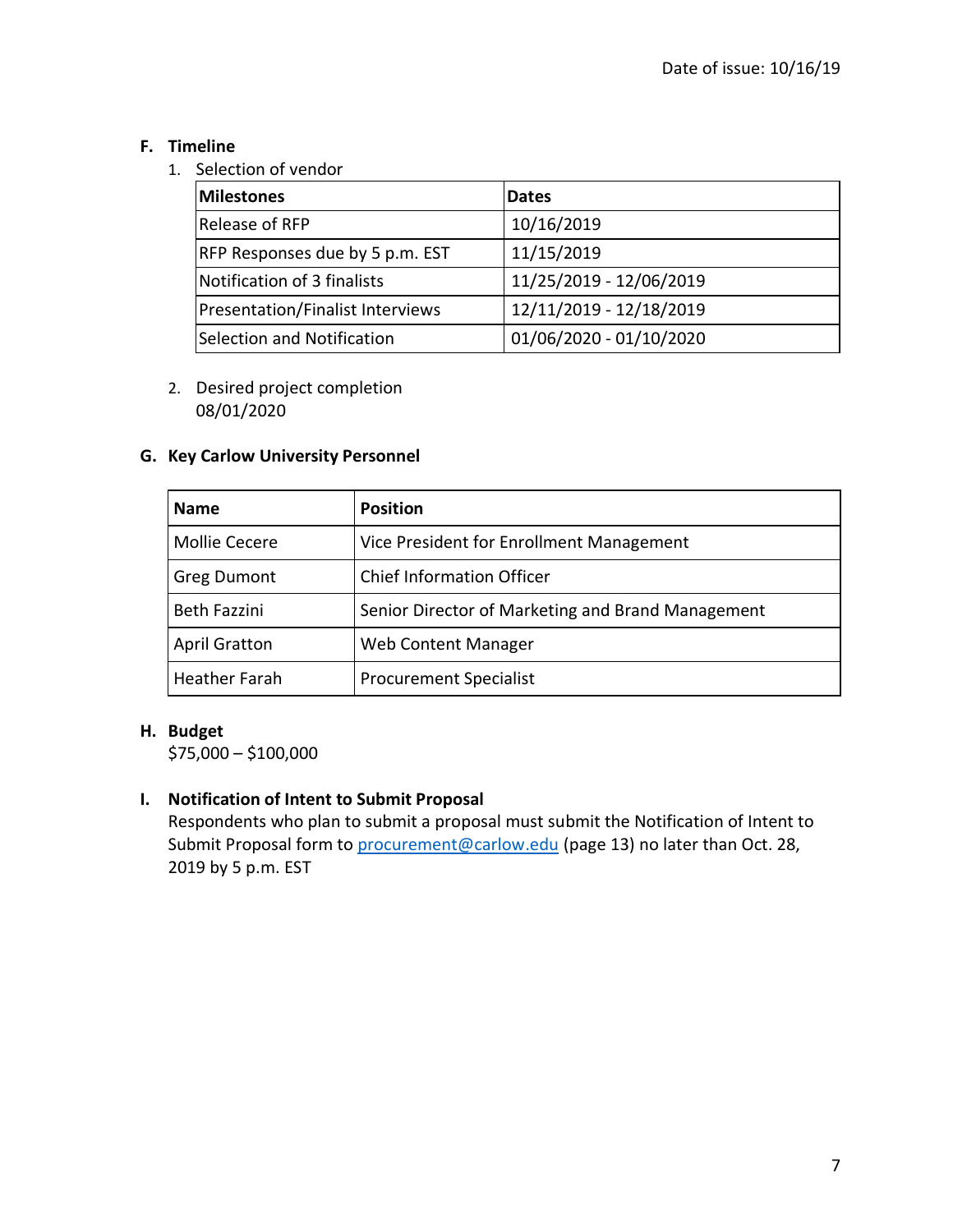#### **III. RFP Clarification**

Respondents may request an explanation of the intent or content of this RFP and clarification of procedures used for this procurement. No interpretations made to any respondent as to the meaning of the RFP shall be binding on the University unless repeated in writing or distributed as an addendum by the University's Procurement Office.

Email questions must be directed to [amgratton@carlow.edu.](mailto:amgratton@carlow.edu) Such requests must be received no later than Nov. 1 by 5 p.m. EST.

Failure of the respondent to make appropriate inquiries, evaluate any special conditions, or verify requirements of this RFP shall not relieve the vendor of responsibility for fulfilling the contract in accordance with this RFP.

Oral communication with any University employee, unit, department, or organization concerning this RFP is not binding on the University and shall in no way modify the RFP or the obligation of the University or vendor.

# **A. Addenda to the RFP**

In the event that it becomes necessary to revise any part of this RFP, Carlow's Procurement Office will provide addenda in writing to all respondents who submitted a Notification of Intent to Submit Proposal form (page 13).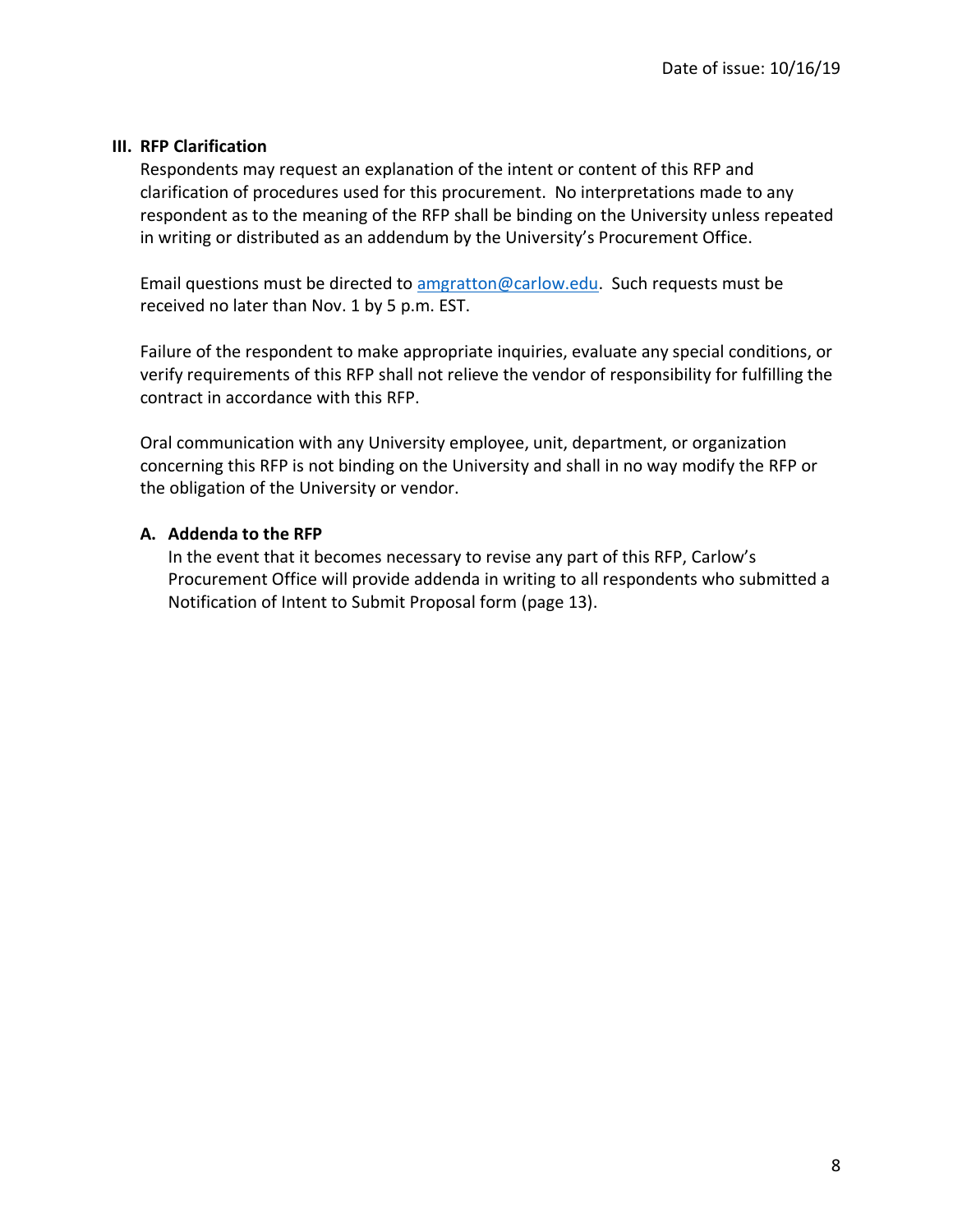# **IV. Proposal Submittal Guidelines**

#### **A. Proposal submission deadline**

Respondents are asked to submit their proposal no later than 5:00 p.m. EST on Friday, Nov. 15, 2019 via email to [procurement@carlow.edu](mailto:procurement@carlow.edu) with the subject line: Website Proposal for Carlow University.

#### **B. Acceptance of proposals**

The University reserves the right in awarding the contract to consider the competency, responsibility, and suitability of the respondent, as well as the services to be provided. The University further reserves the right to accept or reject any or all proposals, to waive any irregularities or informalities, and to award the contract in the best interest of the University. Neither the University nor any agent thereof on behalf of the University will be obligated in any way by any respondent's response to this RFP.

The University also reserves the right to allow a respondent to correct a defect in its Bid provided that the correction of the defect does not alter the amount of the Bid or the scope of work required under the Bid.

Discussions may be held with respondents to promote understanding of the RFP requirements and to answer questions about the oral presentations.

# **C. Proposal submission**

Any term or condition stated in this RFP document shall be considered accepted by the respondent unless specifically objected to by the respondent. The University may accept or reject respondent's alternative terms to this RFP. A proposal may be rejected if it is incomplete or conditional.

To receive consideration, proposals shall be made in agreement with the instructions as stated in this RFP.

# **D. Preparation**

Proposals should provide a straightforward, concise description of the respondent's capabilities to satisfy the requirements of the RFP. Emphasis should be on completeness and clarity of content.

#### **E. Incurred cost**

The University is not liable for any costs incurred by the respondent in the preparation and presentation of the proposals.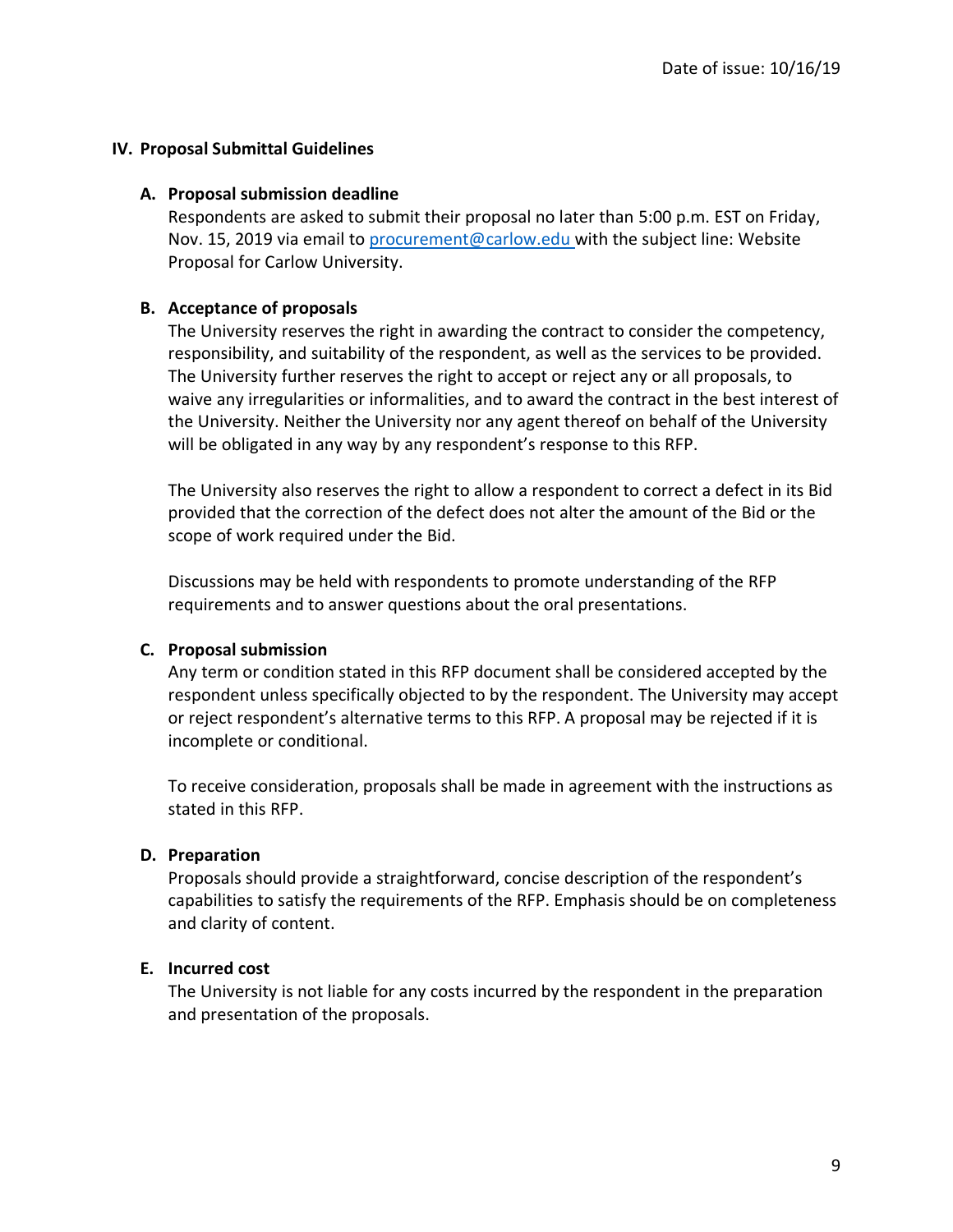# **F. Proposal Format**

The proposal must:

- Be clear and concise
- Use a table of contents for ease in finding necessary information
- PDF of a Word document
- Contain the following:
- 1. Title page
	- a. Include a title page with signatures of the person or persons required and authorized to legally bind the respondent to the proposal
	- b. Specifically state that the respondent shall complete all services set forth in the proposal within the proposed time limits to the satisfaction of the University.
- 2. Cover letter

The cover letter page shall be on company letterhead and shall contain:

- a. Name and working address of respondent
- b. Name and contact information of the primary company representative to be contacted in reference to the proposal
- c. Date of submission
- d. Brief introduction of the respondent
- e. Brief explanation of why the company is a good fit for Carlow University, acknowledging its mission and audience
- f. Any terms or conditions of this RFP to which the respondent objects and/or does not accept along with any alternatives or further explanation
- 3. Designated project personnel

The proposal must contain a detailed list of designated project personnel.

- a. Clearly identified respondent liaison/team supervisor
- b. Entire team who will be completing the work identified in this proposal
- c. Each team member's name, title/position and role as it correlates to this RFP
- 4. Itemized scope of work

The proposal must contain an itemized scope of work containing:

- a. A detailed list of all services to be provided with succinct explanations
- b. Projected time to complete each service
- c. Projected cost of each service
- 5. Timeline

The proposal must contain:

- a. Clearly defined and concise timeline
- b. Highlight key milestones
- c. Communication schedule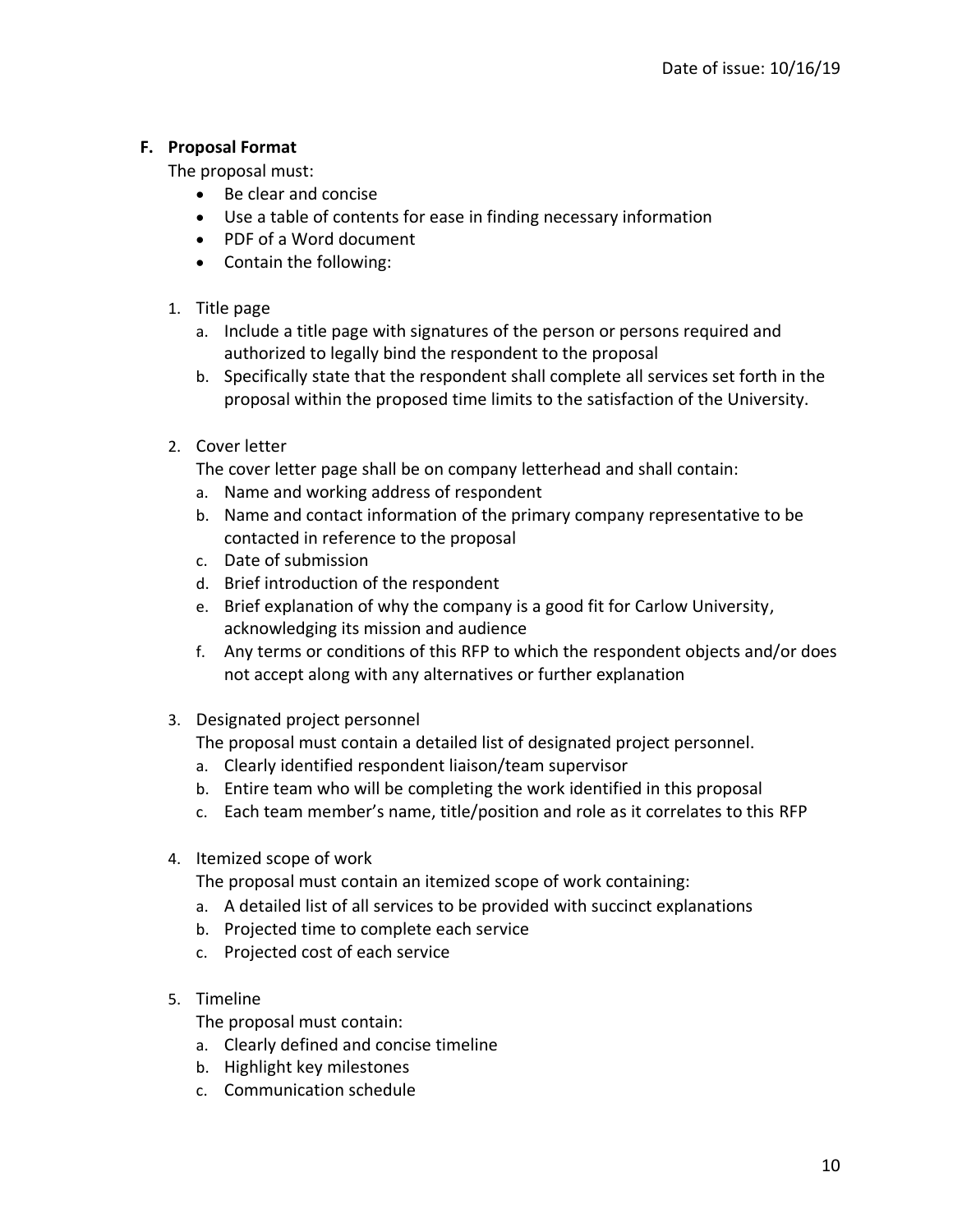6. Website samples produced by vendor The proposal must contain three website links the respondent has built to show their qualification in completing this RFP.

# **V. Proposal Evaluation**

# **A. Proposal Criteria**

Proposals must meet the following criteria in order to be considered:

- Submission by the deadline
- Total cost within the budget range
- Project personnel clearly designated
- Detailed, itemized scope of work
- Detailed timeline for completion of the project

If all criteria above are met, the proposal has met the minimum requirements to be reviewed and evaluated.

# **B. Evaluation Criteria**

All qualifying proposals will be evaluated by the Website Selection Committee utilizing a rubric system with additional consideration given to qualitative, subjective criteria. The committee will evaluate each proposal based on the factors set forth in this RFP.

This includes:

- Minimum criteria as noted above
- Cost effectiveness and value
- Clear understanding of the project's goals
- Innovative approach or methodology to successfully meet project's goals
- Necessary qualifications, experience and resources to undertake the project
- Sufficient training resources and personnel dedicated to the project
- Accessibility and compliance knowledge and efficiency
- Organized and written clearly in layman's terms, free of technical jargon

#### **VI. Proposal Presentation**

The Website Selection Committee will select 3 finalists who will be asked to present their proposal on campus to the committee and a select group of internal stakeholders. The length of this presentation should not exceed 1 hour.

Once selected, additional information will be provided.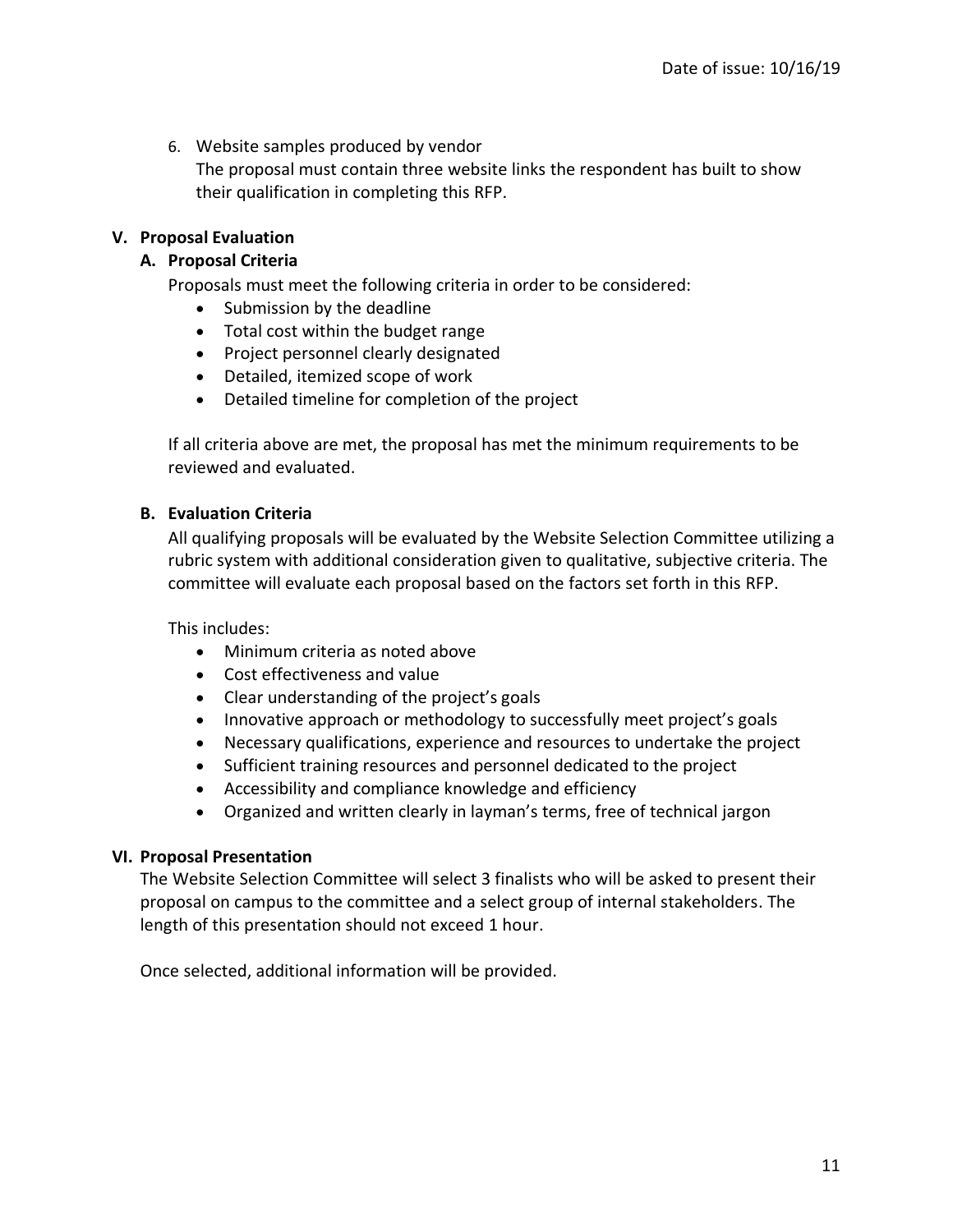#### **VII.Proposal Award**

The University reserves the right to cancel the selection process or the negotiations when a selection is made or at any time prior to entering into a formal written agreement with the vendor.

The University intends to execute a contract with the vendor submitting the proposal which the University determines to best meet the University's requirements. The University will be the sole judge of the acceptance of any and all proposals.

In awarding the contract, the University may take the following into consideration: the references, experience, responsibility, reputation, and the ability of the vendor to provide an advantageous time schedule for providing service. The inability of any respondent to meet the requirements may be cause for rejection of the proposal. The University reserves the right to entertain post-submittal feedback.

After selection approval by the Website Selection Committee, the Procurement Office will generate an agreement to be prepared for signatures by both parties. The decision of the award will be communicated in writing to all respondents and is final.

The University reserves the right to approach any respondent with a "best and final" offer. One or more respondents may be provided an opportunity to submit a "best and final" offer.